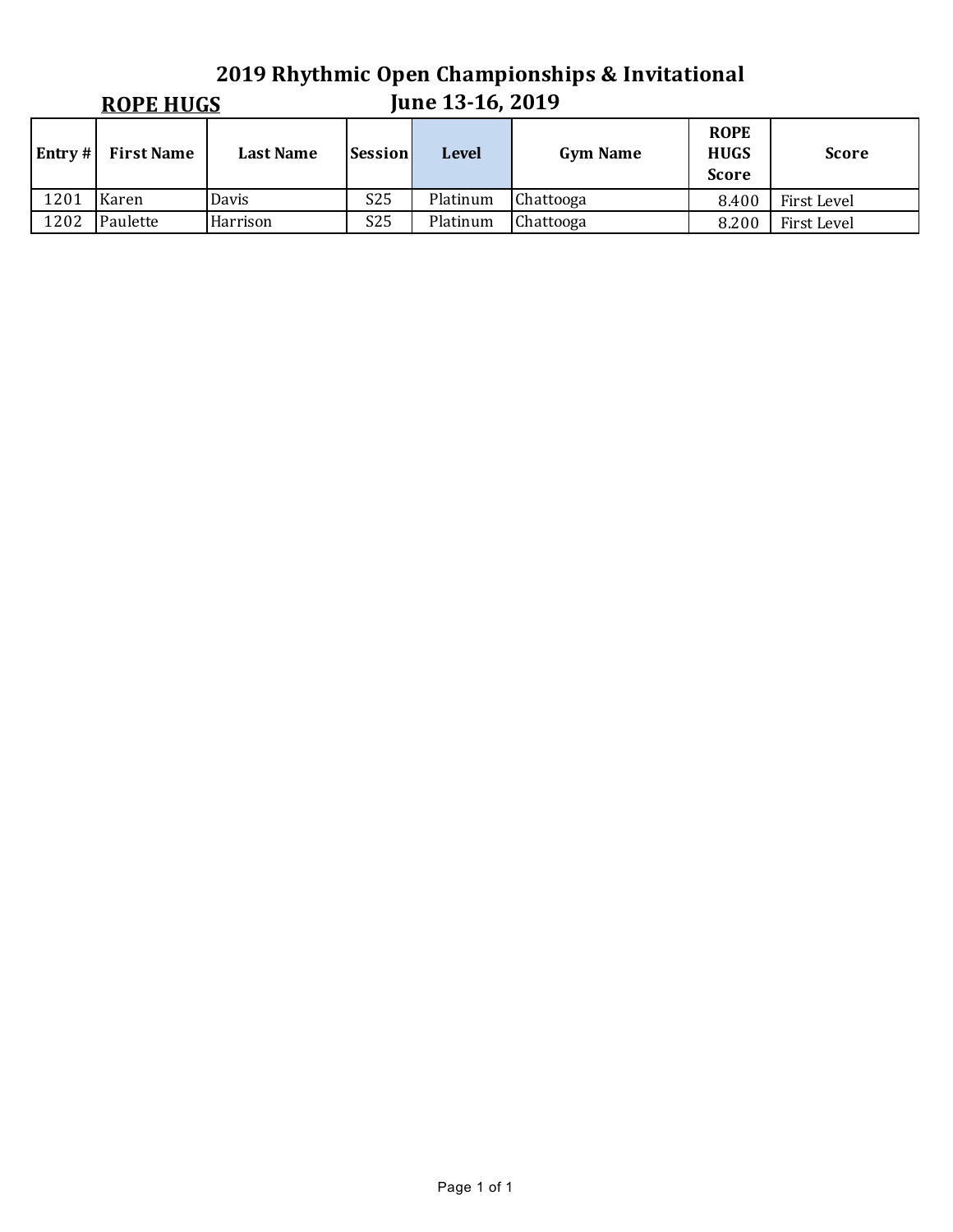# **2019 Rhythmic Open Championships & Invitational June 13-16, 2019**

| <b>BALL HUGS</b> |            |                  |                 | <b>June 13-16, 2019</b> |                          |       |                                      |     |                                            |              |
|------------------|------------|------------------|-----------------|-------------------------|--------------------------|-------|--------------------------------------|-----|--------------------------------------------|--------------|
| Entrv#           | First Name | <b>Last Name</b> | <b>Session</b>  | <b>Level</b>            | <b>Gym Name</b>          |       | $ $ (Difficulty) $ $ (Execution) $ $ | (N) | <b>BALL</b><br><b>HUGS</b><br><b>Score</b> | <b>Score</b> |
| 1203             | Danielle   | Blakenev         | S25             | Platinum                | <b>Spirit Gymnastics</b> | 4.500 | 2.800                                |     | 7.300                                      | Second Level |
| 1201             | Karen      | Davis            | S <sub>25</sub> | Platinum                | Chattooga                | 5.000 | 2.900                                |     | 7.900                                      | Second Level |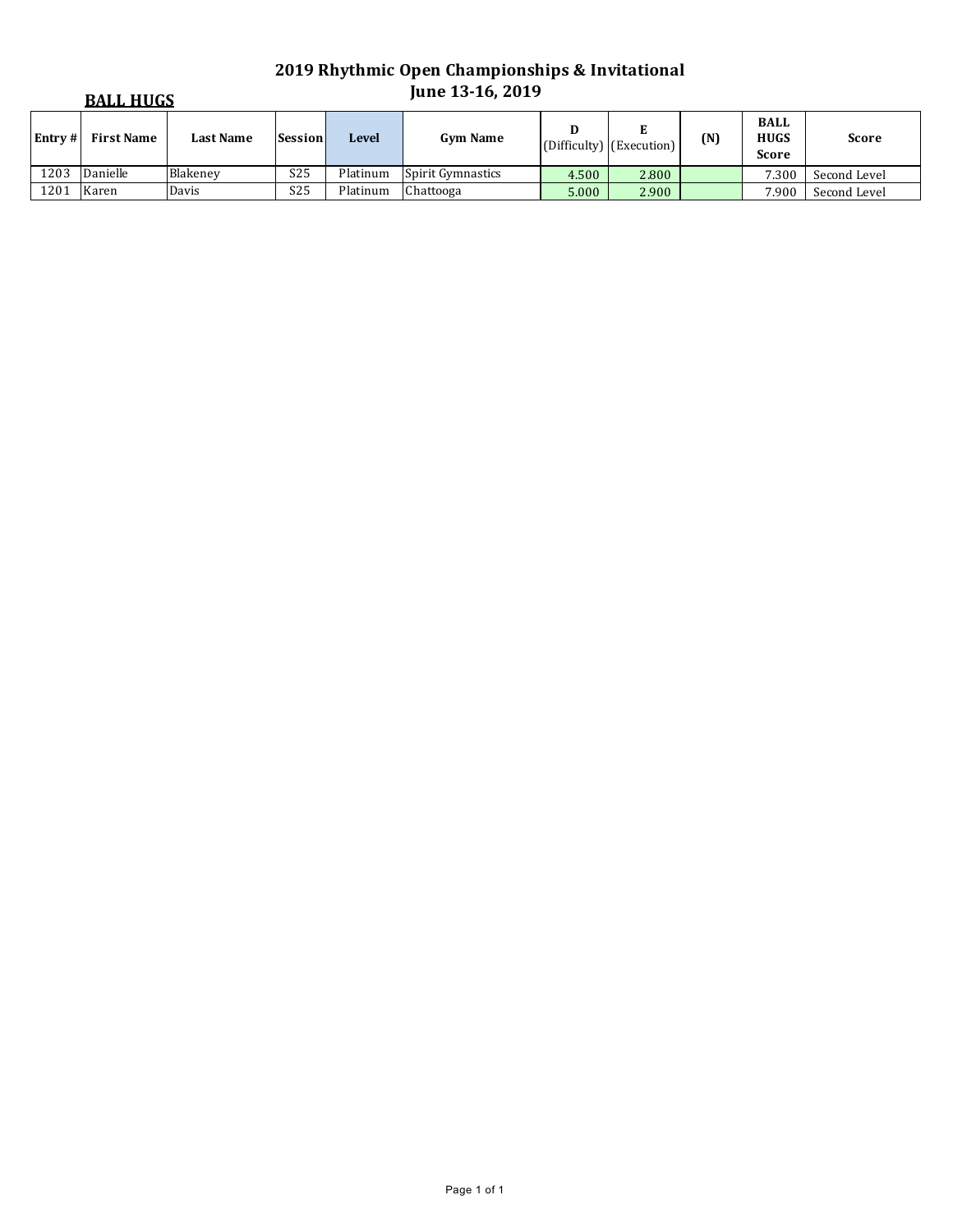# **2019 Rhythmic Open Championships & Invitational June 13-16, 2019**

| <b>CLUBS HUGS</b> |            |                  |                 | <b>June 13-16, 2019</b> |                          |       |                                      |     |                                             |              |
|-------------------|------------|------------------|-----------------|-------------------------|--------------------------|-------|--------------------------------------|-----|---------------------------------------------|--------------|
| Entrv#            | First Name | <b>Last Name</b> | <b>Session</b>  | Level                   | <b>Gym Name</b>          |       | $ $ (Difficulty) $ $ (Execution) $ $ | (N) | <b>CLUBS</b><br><b>HUGS</b><br><b>Score</b> | <b>Score</b> |
| 1203              | Danielle   | Blakenev         | S25             | Platinum                | <b>Spirit Gymnastics</b> | 5.100 | 3.200                                |     | 8.300                                       | First Level  |
| 1202              | Paulette   | Harrison         | S <sub>25</sub> | Platinum                | Chattooga                | 3.900 | 3.300                                |     | 7.200                                       | Second Level |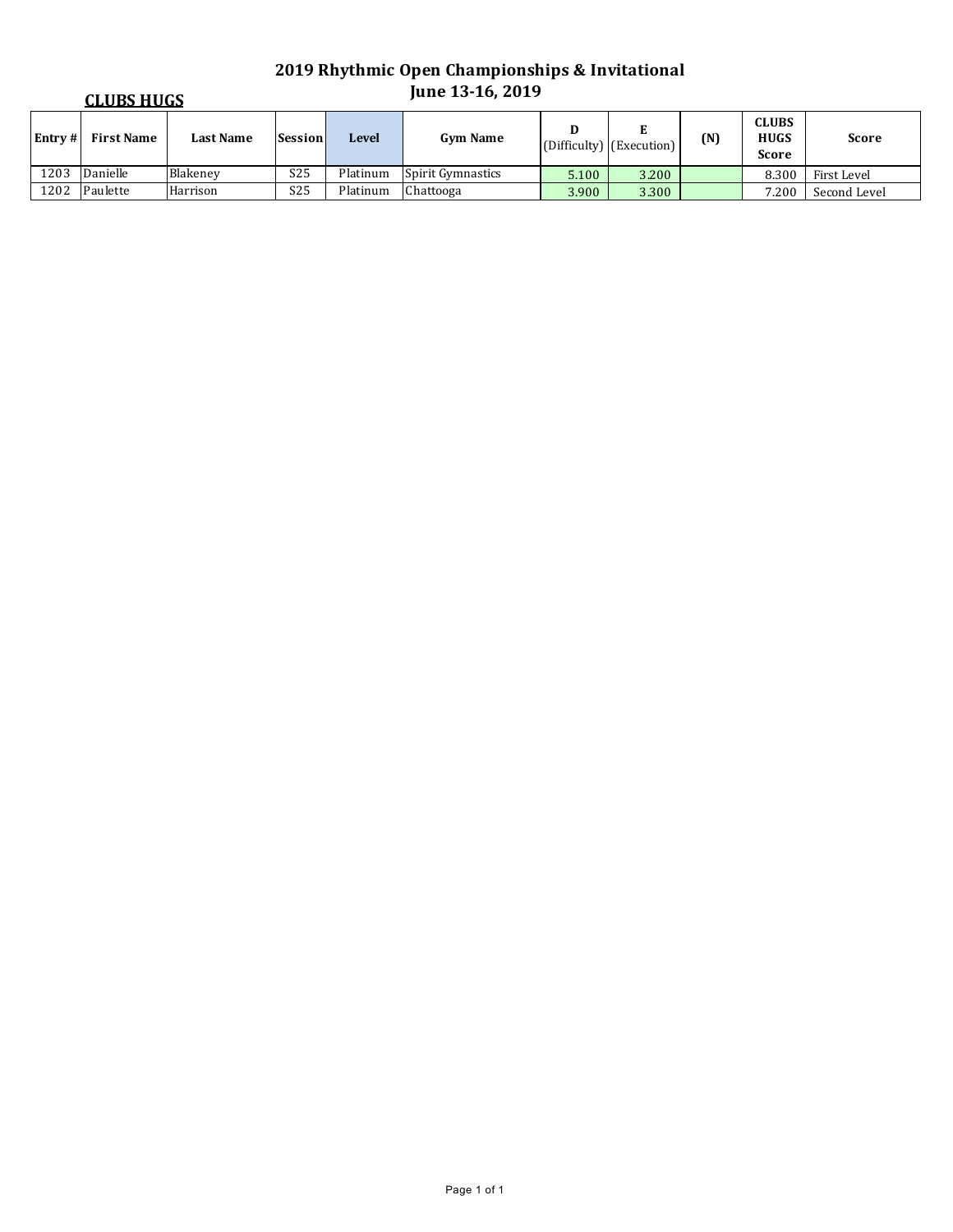# **2019 Rhythmic Open Championships & Invitational June 13-16, 2019**

| <b>RIBBON HUGS</b> |                   |                  |                 |          | <b>June 13-16, 2019</b> |       |                                 |     |                                              |              |  |  |
|--------------------|-------------------|------------------|-----------------|----------|-------------------------|-------|---------------------------------|-----|----------------------------------------------|--------------|--|--|
| Entrv#             | <b>First Name</b> | <b>Last Name</b> | Session         | Level    | <b>Gym Name</b>         | D     | E<br>$(Difficulty)$ (Execution) | (N) | <b>RIBBON</b><br><b>HUGS</b><br><b>Score</b> | <b>Score</b> |  |  |
| 1203               | Danielle          | Blakenev         | S <sub>25</sub> | Platinum | Spirit Gymnastics       | 5.000 | 3.400                           |     | 8.400                                        | First Level  |  |  |
| 1201               | Karen             | Davis            | S <sub>25</sub> | Platinum | Chattooga               | 4.300 | 3.000                           |     | 7.300                                        | Second Level |  |  |
| 1202               | Paulette          | Harrison         | S <sub>25</sub> | Platinum | Chattooga               | 3.800 | 3.100                           |     | 6.900                                        | Second Level |  |  |